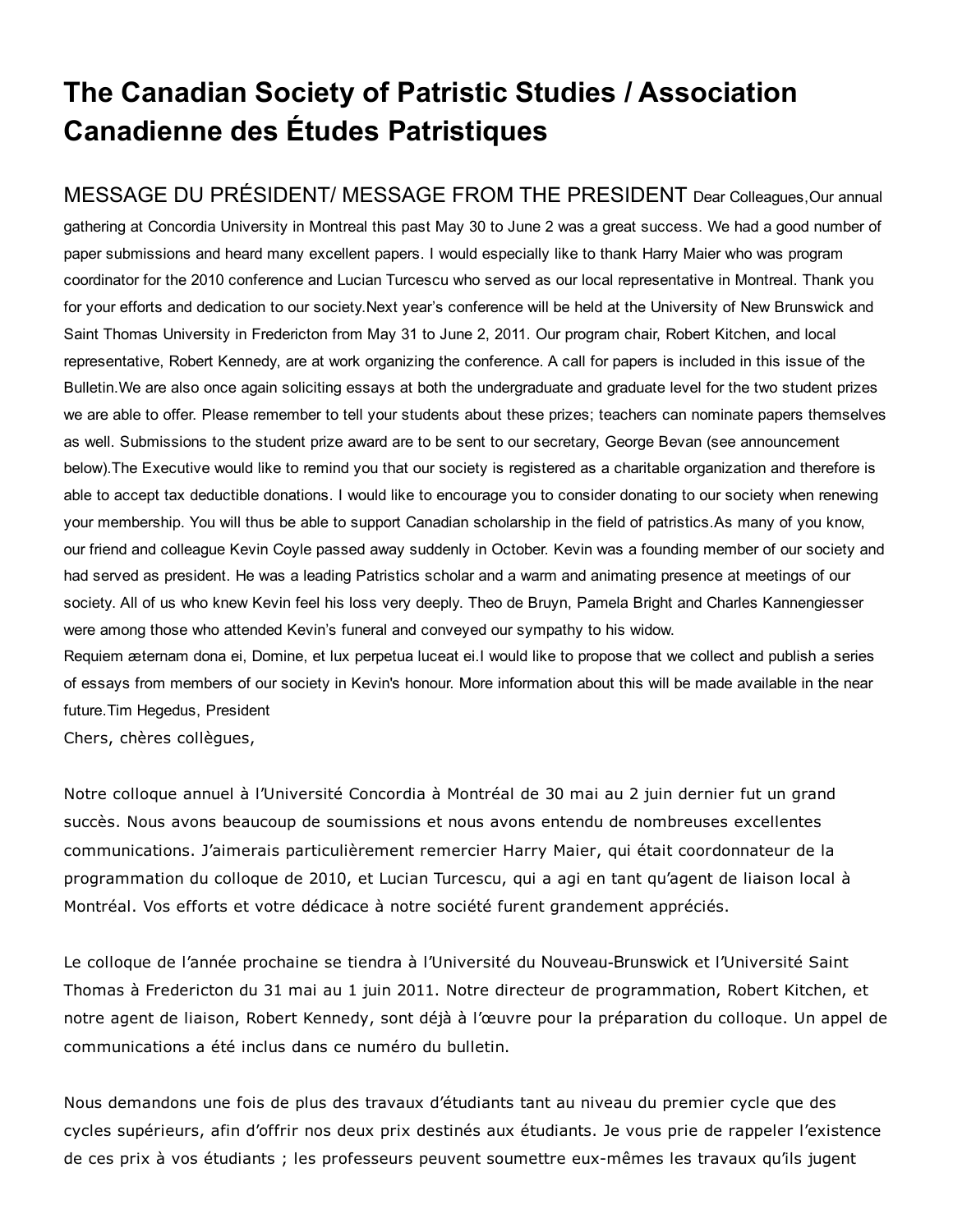dignes. Les travaux doivent être envoyés à notre secrétaire, George Bevan (voir l'annonce ci-dessous).

Le bureau de direction aimerait vous rappeler que notre société est enregistrée en tant qu'organisation à but non-lucratif et qu'à ce titre, elle peut recevoir des dons déductibles d'impôts. J'aimerais vous encourager à envisager de faire un don à notre société au moment de renouveler votre cotisation de membre. Vous contribuerez à soutenir nos études.

Comme vous le savez, notre ami et collègue Kevin Coyle est décédé subitement en octobre. Kevin a été un des membres fondateurs de notre société et a été président. Il a été un érudit en patristique, toujours présent aux réunions de notre société. Nous, qui avons connu Kevin, percevons sa perte très profondément. Theo de Bruyn, Pamela Bright et Charles Kannengiesser ont été parmi ceux qui ont assisté aux funérailles et ont transmis nos condoléances à sa veuve. Requiem æternam dona ei, Domine, et lux perpetua luceat ei.

J'aimerais proposer que nous publions une série d'essais écrits par des membres de notre société en honneur de Kevin. Plus d'informations à ce sujet seront mises à disposition sous peu.

Tim Hegedus, Président

# CONGRESS OF THE HUMANITIES AND SOCIAL SCIENCES/ CONGRÈS DES SCIENCES HUMAINES

#### APPEL DE COMMUNICATION/CALL FOR PAPERS

La société canadienne des études patristiques tiendra sa réunion annuelle à à l'Université du Nouveau-Brunswick à Fredericton du 31 mai au 1 juin, 2011 dans le cadre du Congrès des sciences humaines. Vous êtes invites à présenter, en français ou en anglais, une courte communication suivie d'échanges, le tout reparti sur une période de trente minutes. Des communications sur n'importe quel thème patristique sont demandées. La Fédération canadienne des sciences humaines encourage des communications qui explorent le thème du Congrès de cette année, « Rivages et continents : exploration des peuples et des lieux » mais nous accueillons les communications sur toutes les matières concernant notre domaine. On devra faire parvenir au plus tard le 31 janvier, 2011 le titre de la communication, un bref résumé d'une centaine de mots, et une indication de tout besoin technique éventuel (équipement informatique ou audiovisuel) au responsable du programme. Vous pourriez envoyer vos soumissions par courriel au responsable du programme, Robert Kitchen. Il faut que le programme soit approuvé pour distribution en février. Donc, les soumissions qui n'arrivent pas à l'heure ne peuvent pas être inclues. On ne peut pas accorder des demandes de audiovisuel après la date limite.

The Canadian Society of Patristic Studies will hold its annual meeting at University of New Brunswick, Fredericton, New Brunswick, 31 May – 2 June, 2011. Papers in English or French are invited for presentation in the form of short communications followed by discussion (time for presentation and discussion is usually 30 minutes). Papers on any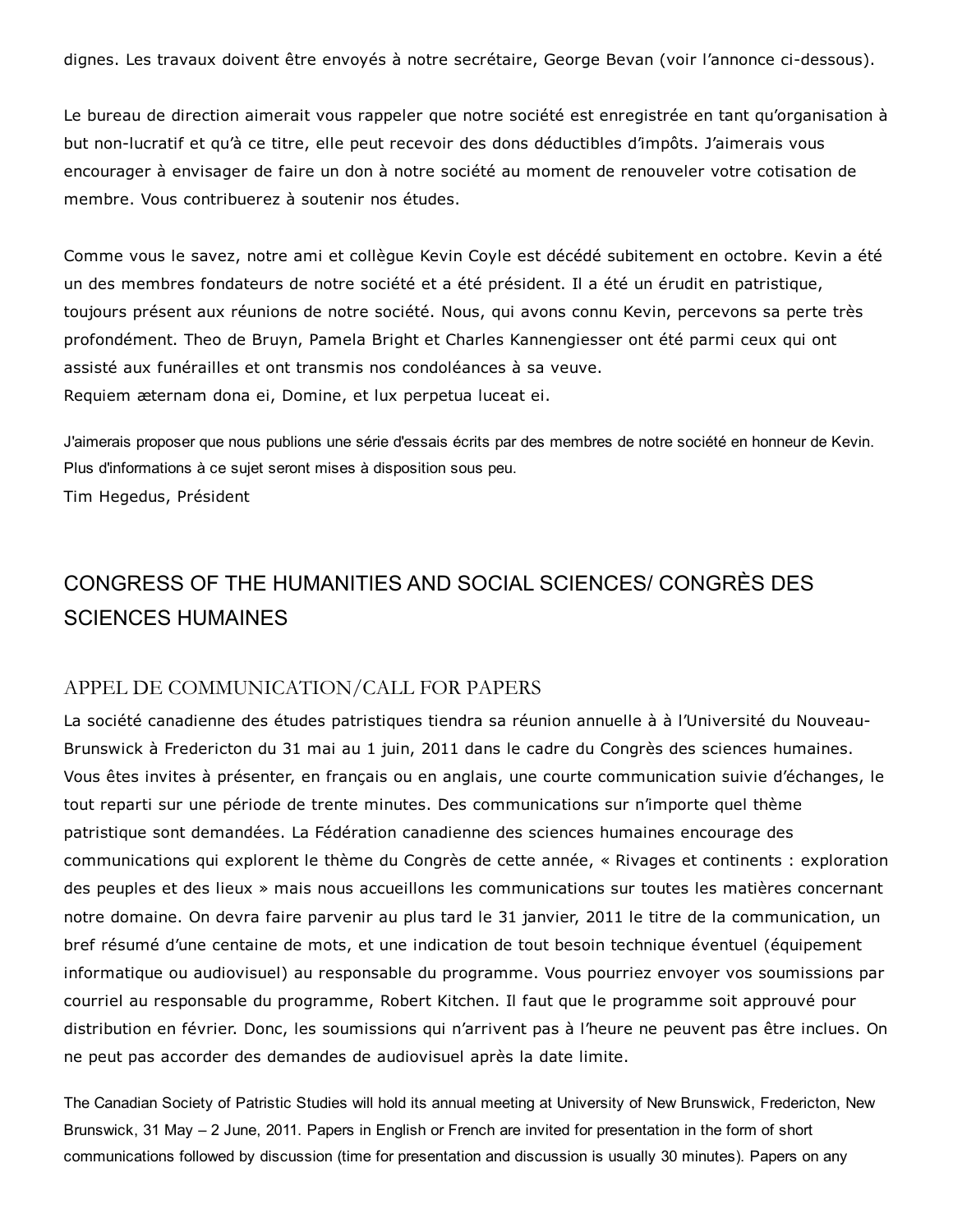theme relevant to patristic studies are invited. The Federation for the Humanities and Social Sciences encourages papers exploring the topic of this year's congress, "Coasts and Continents: Exploring People and Places," but we welcome submissions on any topic relevant to our field. Proposed titles, an abstract of approximately 100 words, and an indication of audio-visual requirements should be submitted by 31 January, 2011 at the latest. Please submit proposals via email to the programme coordinator, Robert Kitchen. The programme must be approved for printing in February; therefore, proposals that are not submitted in time cannot be accommodated within the schedule. Audio-visual requests cannot be granted after the deadline. Robert Kitchen Knox-Metropolitan United Church Regina, Saskatchewan

[rkitchen@knoxmet.org](mailto:rkitchen@knoxmet.org) (please entitle your email "CSPS abstract")

#### BOOK DISCUSSION

The following books will be discussed during next year's meeting at University of New Brunswick:

J. Kevin Coyle, *Manichaeism and its Legacy* (Leiden: E. J. Brill, 2009).

Pauline Hogan, *"No Longer Male and Female": Interpreting Galatians 3.28 in Early Christianity* (Edinburgh: T & T Clark, 2008).

Les livres suivants seront soumis à la discussion lors du prochain colloque, qui se tiendra à l'Université Nouveau-Brunswick:

J. Kevin Coyle, *Manichaeism and its Legacy* (Leiden: E. J. Brill, 2009).

*Pauline Hogan, "No Longer Male and Female": Interpreting Galatians 3.28 in Early Christianity (Edinburgh: T & T Clark, 2008).*

## PRIX POUR TRAVAIL ÉTUDIANT / ESSAY PRIZE

Nous souhaitons recevoir des travaux d'étudiants sur le christianisme ancien du II<sup>e</sup> au VI<sup>e</sup> siècle. Sont éligibles les travaux de vos étudiants de premier cycle ou des cycles supérieurs qui ont été réalisés au cours de l'année civile 2010.

Prix : Le gagnant ou la gagnante recevra le statut de membre étudiant de l'association pour un an. De plus, il remportera, à son choix, l'un des deux prix suivants : un chèque de 100 dollars ou un remboursement d'une partie de ses frais de voyage (jusqu'à concurrence de 200 dollars) au Colloque annuel de l'association pendant le Congrès des sciences humaines à l'Université du Nouveau-Brunswick et l'Université St. Thomas, du 31 mai au 2 juin, 2011, afin d'y présenter son travail. Si le gagnant ou la gagnante informe la société de son intention de présenter le travail primé avant le 30 mars 2011, il/elle recevra aussi une inscription au colloque sans frais. Date limite pour participer : le 31 janvier 2011.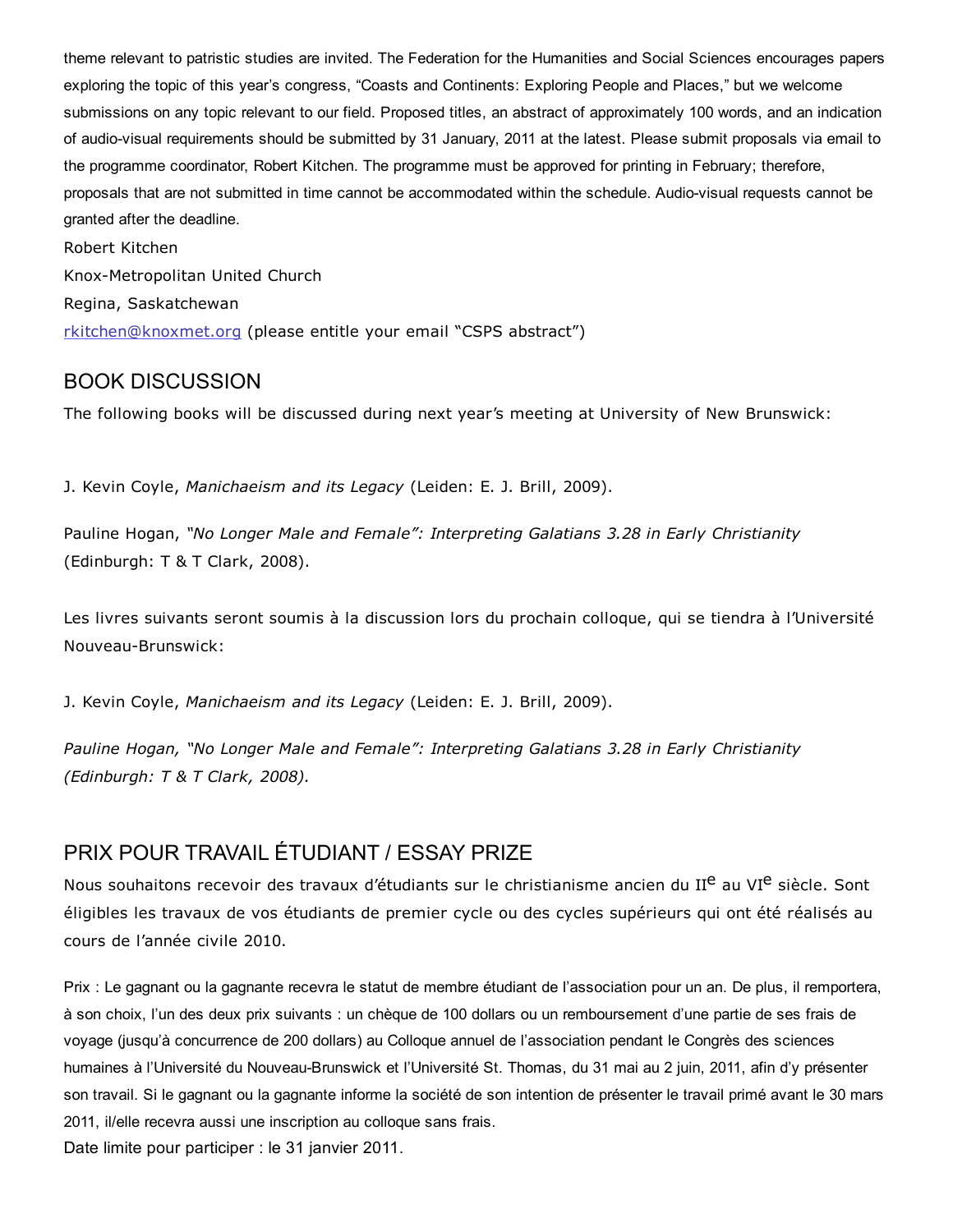Le gagnant/la gagnante sera contacté/e le 20 mars 2011 ou avant cette date.

Veuillez adresser les textes à :Dr. George Bevan Department of Classics Queen's University 99 University Avenue Kingston, Ontario K7L 3N6Faculty and students are invited to recommend student essays that deal with early Christianity (100-600) for this prize. To be eligible, essays should have been submitted in the course of the calendar year 2010. Both graduate and undergraduate essays will be considered. Award: The winning essayist will receive one year of membership in the Society, as well as the choice between a cheque for 100 dollars or the assurance of receiving the costs (up to a limit of 200 dollars) of his or her travel to the annual conference of the Society during the Congress of the Humanities and Social Sciences at the University of New Brunswick and St Thomas University, May 31 to June 2, 2011 for the purpose of presenting the winning essay. If the essay winner informs the Society of his/her intention to present the winning essay by March 30, 2011, he/she will also receive a complimentary registration. Deadline: January 31, 2011 Please send submissions to the essay contests to:Dr. George Bevan Department of Classics Queen's University 99 University Avenue Kingston, Ontario K7L 3N6

#### NOUVELLES/NEWS

Mona Tokarek LaFosse successfully defended her doctoral dissertation on Nov 19, 2010 at the University of Toronto, Centre for the Study of Religion. The dissertation is entitled: "Age Matters: Age, Aging and Intergenerational Relationships in Early Christian Communities, with a Focus on 1 Timothy 5," supervised by Dr. John Kloppenborg, with Margaret Y. MacDonald (St. Francis Xavier) as external examiner.

BUREAU DE L'ACÉP/ CSPS EXECUTIVE

Président / President Tim Hegedus (2010-2012)

Vice-président / Vice-president Lorraine Buck (2010-2012)

Secrétaire / Secretary George Bevan (2009-2011)

Trésorier / Treasurer Steven Muir (2009-2012)

Président du programme / Programme Chair Robert Kitchen (2011)